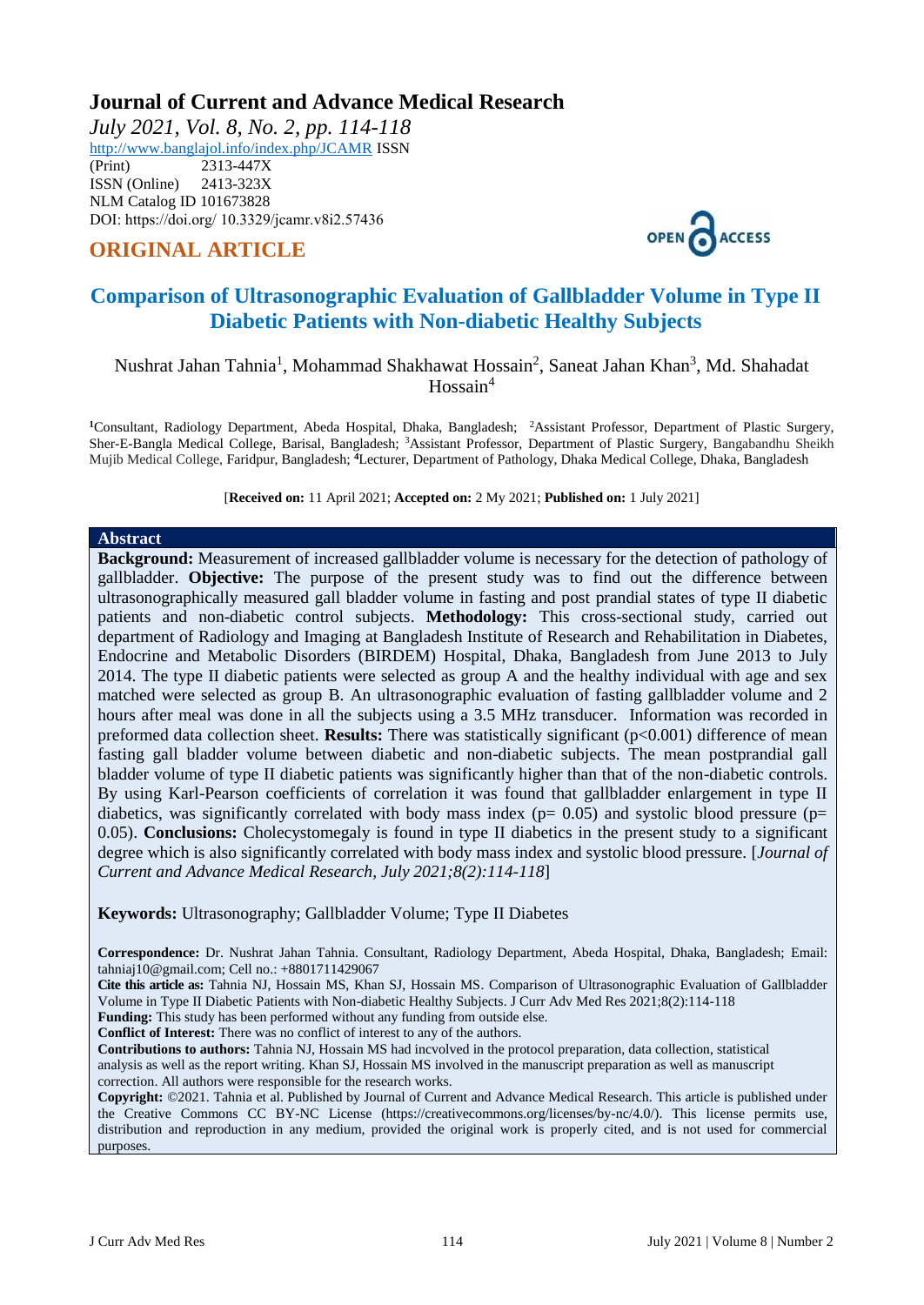## **Introduction**

Diabetes mellitus is a group of metabolic disease characterized by hyperglycemia resulting from defects in insulin secretion, insulin action or both<sup>1</sup>. The chronic hyperglycemia of diabetes is associated with long term damage, dysfunction and failure of various organs especially the eyes, kidneys, nerves, heart, gallbladder and blood vessels; however, an estimated 366 million people, corresponding to 8.3% of the world's adult population, live with diabetes<sup>2</sup>. The number is expected to grow  $552$ million by 2030<sup>3</sup>. Prevalence of diabetes in Bangladesh reported from 4.0% to 13.0% among adults<sup>4</sup>. Bangladesh currently has over three million people with diabetes and this number will reach 11 million by the year  $2030^5$ . Various studies point towards an increased prevalence of gallbladder disease in diabetics<sup>3</sup>. This has been attributed to cholecystomegaly and impaired gall bladder contraction, mainly due to autonomic neuropathy seen in diabetics<sup>6-7</sup>.

Although exact path physiologic basis of gallbladder dysfunction in diabetes is yet not clear, motor abnormalities of gallbladder function is one of the proposed mechanisms. These motor abnormalities include large size and impaired contractility of gall bladder due to vagal visceral neuropathy. Gallbladder enlargement may occur in other disorders such as distal biliary obstruction, chronic pancreatitis, and primary sclerosing cholangitis<sup>8</sup>. Therefore, evaluation of increase gallbladder volume is necessary to find out pathology of gallbladder itself as well as others.

Beyond other radiological procedure ultrasonography has been chosen as the modality to assess gallbladder volume, as it is 95.0% accurate to evaluate gallbladder and billiary tree, it is safe, inexpensive, less time consuming, accurate, painless<sup>9</sup>. The best non-invasive test for detecting gallstones in the gallbladder, does not require special preparation, although it is technically easier in patients with at least six hours of fasting, It is highly specific and sensitive (90.0% to 95.0%) which does not employ ionizing radiation. It may also indicate distal obstruction by the finding of dilated intrahepatic or extra hepatic bile duct<sup>10</sup>.

Since gallbladder abnormalities usually remain clinically silent among diabetics, patients may suddenly present with catastrophic complications like acute cholecystitis requiring emergency cholecystectomy. People with diabetes are usually considered high-risk for any surgery, including gallbladder surgery. However, in most cases, when gallstones are problematic, the best course of action is to remove the gallbladder<sup>11</sup>. In Bangladesh ultrasonogram of whole abdomen is routinely used investigation in diabetic patient. If gallbladder volume is measured at the same time as well as other organs, early evaluation of enlarge gallbladder can be possible. The purpose of the present study was to compare the gallbladder volume between the diabetic and non-diabetic individuals by ultrasonography.

## **Methodology**

This was comparative cross-sectional study which was carried out in the Department of Radiology and Imaging at Bangladesh Institute of Research and Rehabilitation in Diabetes, Endocrine and Metabolic Disorders (BIRDEM) Hospital, Dhaka, Bangladesh from June 2013 to July 2014 for a period of one year. All the type II diabetic patients with the age group of more than or equal to 18 years in both sexes were enrolled in this study. Purposive sampling method was followed. An ultrasonographic evaluation of fasting gallbladder volume and 2 hours after meal was done in all the subjects using a 3.5 MHz transducer. The blood glucose was measured to all patients. All the required information about the patients were recorded in preformed data collection sheet. Then the data were compiled and analyzed. Ethical clearance was obtained from Local Institutional Review Board (IRB).

### **Results**

For this purpose, 148 diabetic patients were taken as study group and 148 healthy subjects were included as control. The mean age of the nondiabetic healthy control subjects was  $46.71 \pm 12.58$ years and that of the cases was 45.09±12.01 years. In both groups the age almost followed a normal distribution. No significant difference was observed between these two groups  $(p=0.259)$ .

A total of 148 healthy normal subjects were included in the study. They were divided into five age groups. The mean age was 46.71 years with standard deviation  $(SD) \pm 12.58$  years and their age ranged from 23 to 77 years in control group. Maximum numbers (53/148) were found in the age group of 31-40 years. A total of 148 type II diabetic patients were included in the study. They were divided into five age groups. The mean age was 45.09 years with standard deviation  $(SD) \pm 12.01$ years. Maximum numbers (53/148) were found in the age group of 31-40 years (Table 1).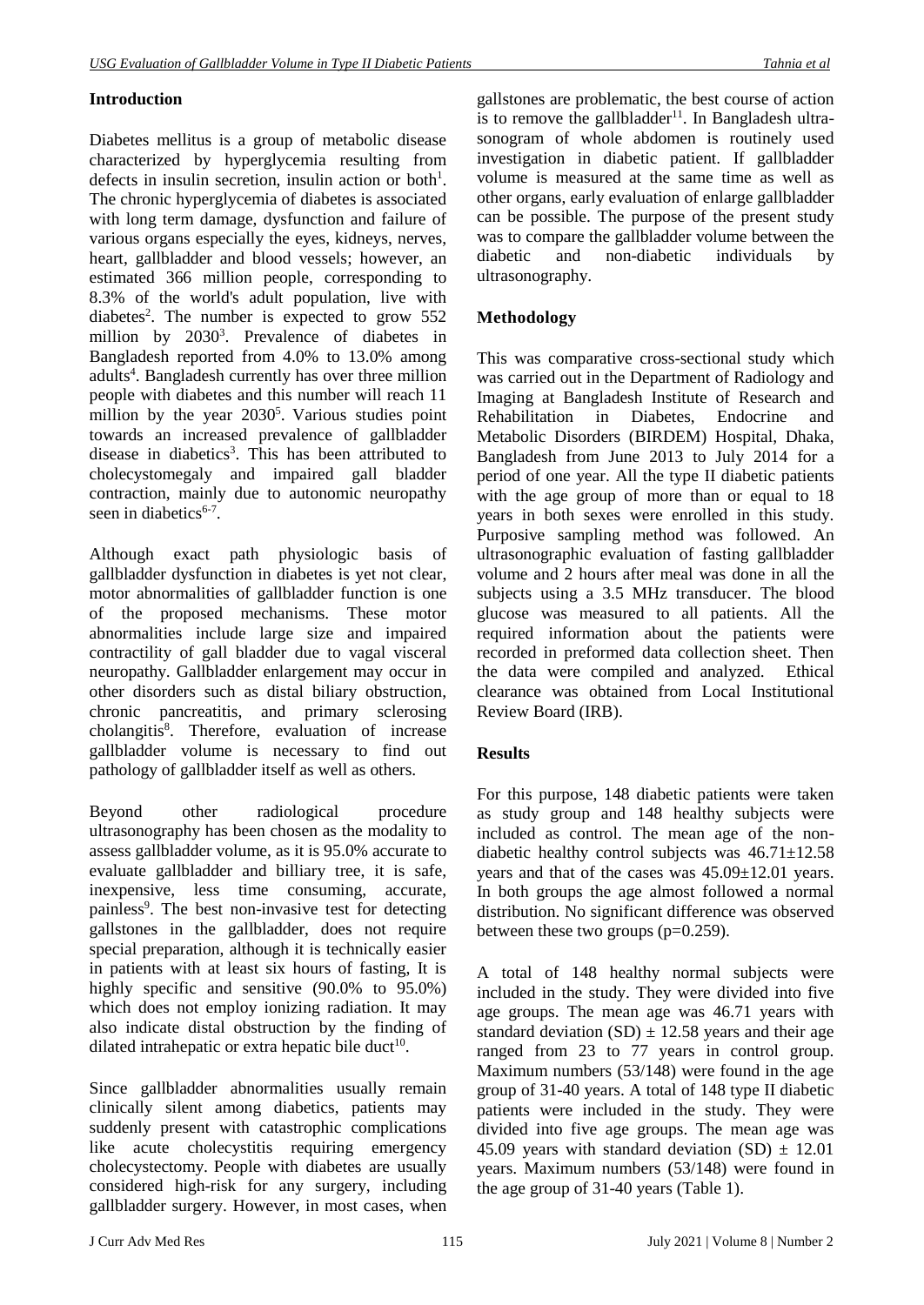| <b>Age Group</b>   | <b>Group A</b> | <b>Group B</b>    |
|--------------------|----------------|-------------------|
| $\leq$ 30 Years    | $9(6.1\%)$     | $9(6.1\%)$        |
| 31 to 40 Years     | 53(35.8%)      | 53(35.8%)         |
| 41 to 50 Years     | 40(27.0%)      | $40(27.0\%)$      |
| 51 to 60 Years     | 23(15.5%)      | 23(15.5%)         |
| More Than 60 Years | 23(15.5%)      | 23(15.5%)         |
| <b>Total</b>       | 148(100.0%)    | 148(100.0%)       |
| $Mean \pm SD$      | 45.09±12.01    | $46.71 \pm 12.58$ |

**Table 1: Age Distribution among Study Population (n=148)**

Group A=type II DM patients; group B=healthy control; p >0.05

The mean fasting gall bladder volume of nondiabetic controls was  $14.55 \pm 3.05$  ml (mean SD), ranged 10.04-25.33 ml and the mean fasting gall bladder volume of type II diabetic patients was  $27.57\pm1.08$  ml (mean  $\pm$  SD), ranged 22.10-35.00 ml. There was statistically significant  $(p<0.001)$ difference of mean fasting gall bladder volume between diabetic and non-diabetic subjects in student "t" test.

The mean postprandial gall bladder volume of nondiabetic controls was  $12.33 \pm 4.73$  ml (mean SD), ranged 4.04-20.62 ml and the mean fasting gall bladder volume of type II diabetic patients was  $16.38 \pm 3.72$  ml (mean  $\pm$  SD), ranged 8.04-25.76 ml. There was statistically significant  $(p<0.001)$ difference of mean postprandial gall bladder volume between diabetic and non-diabetic subjects in student "t" test (Table 2)

### **Table 2: Comparison between fasting gall bladder volume of diabetic and non-diabetic patients (Mean ± SD)**

| Group     | <b>Gall Bladder Volume (mL)</b> | <b>P</b> value      |       |
|-----------|---------------------------------|---------------------|-------|
|           | Fasting                         | <b>Postprandial</b> |       |
| Type II   | $27.57 \pm 1.08$                | $16.38 \pm 3.72$    | 0.001 |
| diabetic  | $(22.10 -$                      | $(8.04 - 25.76)$    |       |
| patients  | 35.00                           |                     |       |
| $(n=148)$ |                                 |                     |       |
| $Non-$    | $14.55 \pm 3.05$                | $12.33 \pm 4.73$    | 0.001 |
| diabetic  | $(10.04 -$                      | $(4.04 - 20.62)$    |       |
| control   | 25.33)                          |                     |       |
| $(n=148)$ |                                 |                     |       |

When Karl-Pearson coefficients of correlation were calculated for gallbladder volume with various parameters, it was found that gallbladder enlargement in type II diabetics, was significantly correlated with body mass index  $(p= 0.05)$  and systolic blood pressure (p=0.05) (Table 3).

| <b>Variables</b> | <b>Fasting</b><br><b>Gallbladder</b><br>volume |         |         | Postprandial<br><b>Gallbladder</b><br>volume |
|------------------|------------------------------------------------|---------|---------|----------------------------------------------|
|                  | r                                              | P value | r       | P value                                      |
| Age              | 0.031                                          | 0.601   | $-.042$ | 0.477                                        |
| <b>BMI</b>       | 0.112                                          | 0.05    | 0.094   | 0.108                                        |
| sBP              | $-.114$                                        | 0.05    | $-.046$ | 0.427                                        |
| dBP              | $-.074$                                        | 0.267   | $-.051$ | 0.378                                        |

### **Table 3: Pearson co-efficient of fasting and postprandial gallbladder volume with study parameters (n=296)**

#### **Discussion**

This cross-sectional study was done to find out the difference between ultrasonographically measured gall bladder volume in fasting and post prandial states of type II diabetic patients and non-diabetic control subjects in the department of Radiology and Imaging, Bangladesh Institute of Research and Rehabilitation in Diabetes, Endocrine and Metabolic Disorders (BIRDEM).

This study has been included 148 type II diabetic patients and 148 healthy subjects in the present study. Ultrasonographic evaluation of fasting gallbladder volume and 2 hours after meal was done in all the subjects using a 3.5 MHz transducer. The mean age of the non-diabetic healthy control subjects was 46.71 ( $\pm$  12.58) years and that of the case patients was  $45.09$  ( $\pm$ 12.01) years. Agarwal reported 50.9 years and 41.1 years for case and control groups respectively in their study (2004). In both groups about 60% were male. There was statistically significant  $(p<0.05)$  difference of mean SBP between diabetic and non-diabetic subjects in student "t" test but no such difference was observe regarding diastolic blood pressure.

Widely believed reasons for the increased prevalence of gall stone disease in diabetics include decreased gall bladder motility, decreased postprandial cholecystokinin (CCK) release, decreased sensitivity of gall bladder smooth muscle to CCK, decreased number of CCK receptors in the gallbladder wall, supersaturation of bile, and the presence of gall stones themselves $12$ . Neural control of gallbladder emptying is mediated by both parasympathetic and sympathetic innervation; the parasympathetic nerve increases gallbladder contractility and the sympathetic nerve causes relaxation. Food related release of CCK causes gallbladder contraction. The motility defects of gallstone patients are manifested by increased fasting volume, decreased ejection fraction,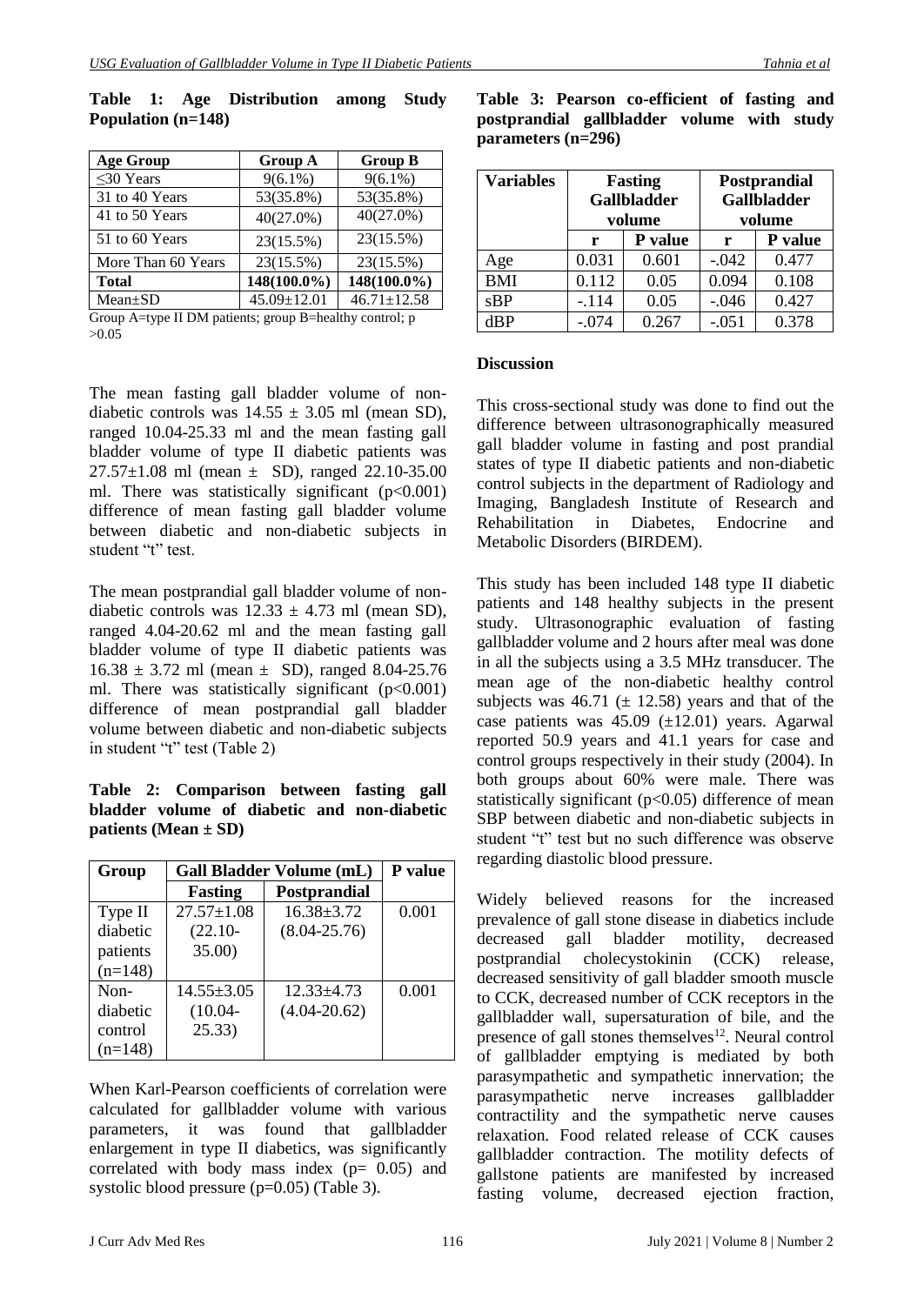decreased rate of ejection, and increased residual volume of the gall bladder $^{13}$ .

In our study the mean fasting gall bladder volume of non-diabetic controls was  $14.55 \pm 3.05$  mL (mean SD), ranged 10.04-25.33 mL and the mean fasting gall bladder volume of type II diabetic patients was  $27.57\pm1.08$  ml (mean  $\pm$  SD), ranged 22.10-35.00 ml. On the other hand, the mean postprandial gall bladder volume of non-diabetic controls was  $12.33 \pm 4.73$  mL (mean SD), ranged 4.04-20.62 ml and the mean fasting gall bladder volume of type II diabetic patients was  $16.38 \pm 3.72$ mL (mean  $\pm$  SD), ranged 8.04-25.76 mL. These differences were statistically significant. A number of other studies have shown increased fasting and post prandial gallbladder volumes in type II diabetics as compared to healthy controls $6,13$ . These studies also measured gallbladder emptying as a measure of gallbladder motility and found that the gallbladder emptying was also reduced in diabetics. Due to logistical constraints it has not been studied gallbladder emptying, but if done, would have found similar findings.

Like Agarwal et al<sup>6</sup> study gallbladder volume showed a positive correlation with body mass index in this study. Although none of our patients were obese, the finding is in accordance with the general trend of increasing gallbladder hypomotility with increasing body weight. The present study contradicts the findings of Agarwal et al<sup>6</sup> by failing to find a positive correlation of age with gallbladder volume. Small sample size could be the cause of such discrepancy. Our study reminds the fact that diabetic cholecystopathy, which may predispose these patients to gallstone formation, is not uncommon, especially in type II diabetics.

All diabetics should be evaluated for the presence of increased fasting gallbladder volumes, impaired postprandial gallbladder emptying, and gallbladder sludging; all markers of risk of progression to overt gall stone disease. This leads to increased risk of the complications of gallstone disease or its treatment. A definite association of diabetes with cholecystomegaly has been demonstrated in previous studies<sup>14-15</sup> and it implies a thorough evaluation for nerve impairment in all diabetic patients. Ultrasonography is a relatively cheap and painless imaging tool. It can be routinely used in type II diabetic patients for assessment of gallbladder volume and gallbladder emptying.

Like all other studies this study also had several limitations. Due to time constrain a relatively small sample size was taken for study. Assessment of interobserver variability was not possible due to the single observer study design. Due to logistical constraints it did not studied gallbladder emptying as a measure of gallbladder motility. Duration of diabetes and serum cholesterol level were also not included in the Karl-Pearson co-efficient analysis. This study should be viewed as preliminary one and a larger scale prospective study would be needed to confirm our conclusion.

### **Conclusion**

In conclusion cholecystomegaly is found in type II diabetics in the present study to a significant degree which is also significantly correlated with body mass index and systolic blood pressure. The present study restates the fact that diabetic cholecystopathy is not uncommon in type II diabetics, which may predispose these patients to gallstone formation. Therefore, diabetic cholecystopathy is not uncommon in type II diabetics, which may predispose these patients to gallstone formation. Early detection of cholecsytomegaly may help prevent morbidity in type II diabetic patients. All diabetics should be evaluated for the presence of increased fasting gallbladder volumes, impaired postprandial gallbladder emptying and gallbladder sludging; all markers of risk of progression to overt gall stone disease.

### **References**

1. Gospin R, Leu JP, Zonszein J. Diagnostic criteria and classification of diabetes. InPrinciples of Diabetes Mellitus: Third Edition 2017 Jul 7 (pp. 123-138). Springer International Publishing.

2. Saxena R, Sharma S, Dubey DC. Gallbladder disorder in type 2 diabetes mellitus cases. Journal of Human Ecology. 2005;18(3):169-71

3. Mbanya JC. Diabetes facts', International Diabetes Federation. IDF Diabetes Atlas, 6th edn. Brussels, Belgium, 2013; viewed 27 July 2014, Website: <http://www.idf.org/diabetesatlas>

4. Type 2 Diabetes and prediabetic conditions among adults aged 27-50 years in Matlab 2009, ICDDR,B, Health and Science Bulletin, vol. 7, no.2

5. Federation ID. IDF diabetes atlas. Brussels: International Diabetes Federation. 2013;128:40-50

6. Agarwal AK, Miglani S, Singla S, Garg U, Dudeja RK, Goel A. Ultrasonographic evaluation of gallbladder volume in diabetics. JAPI. 2004 Dec;52:963-67

7. Altaie AH. Association between Gallstones and Diabetics Type 2 Iraqi Patients. Iraqi J Pharm Sci. 2011;20(2):38-43.

8. Van de Meeberg PC, Portincasa P, Wolfhagen FH, Van Erpecum KJ, VanBerge-Henegouwen GP. Increased gall bladder volume in primary sclerosing cholangitis. Gut. 1996 Oct 1;39(4):594-9.

9. Adedin N, Shahriar AA, Mohiuddin AS, Sultana J, Ghafoor N. Comparison of ultrasonography and computed tomography to evaluate the causes of biliary obstruction. Eoroasian J Hepato-Gastroenterol. 2012;2:98-103